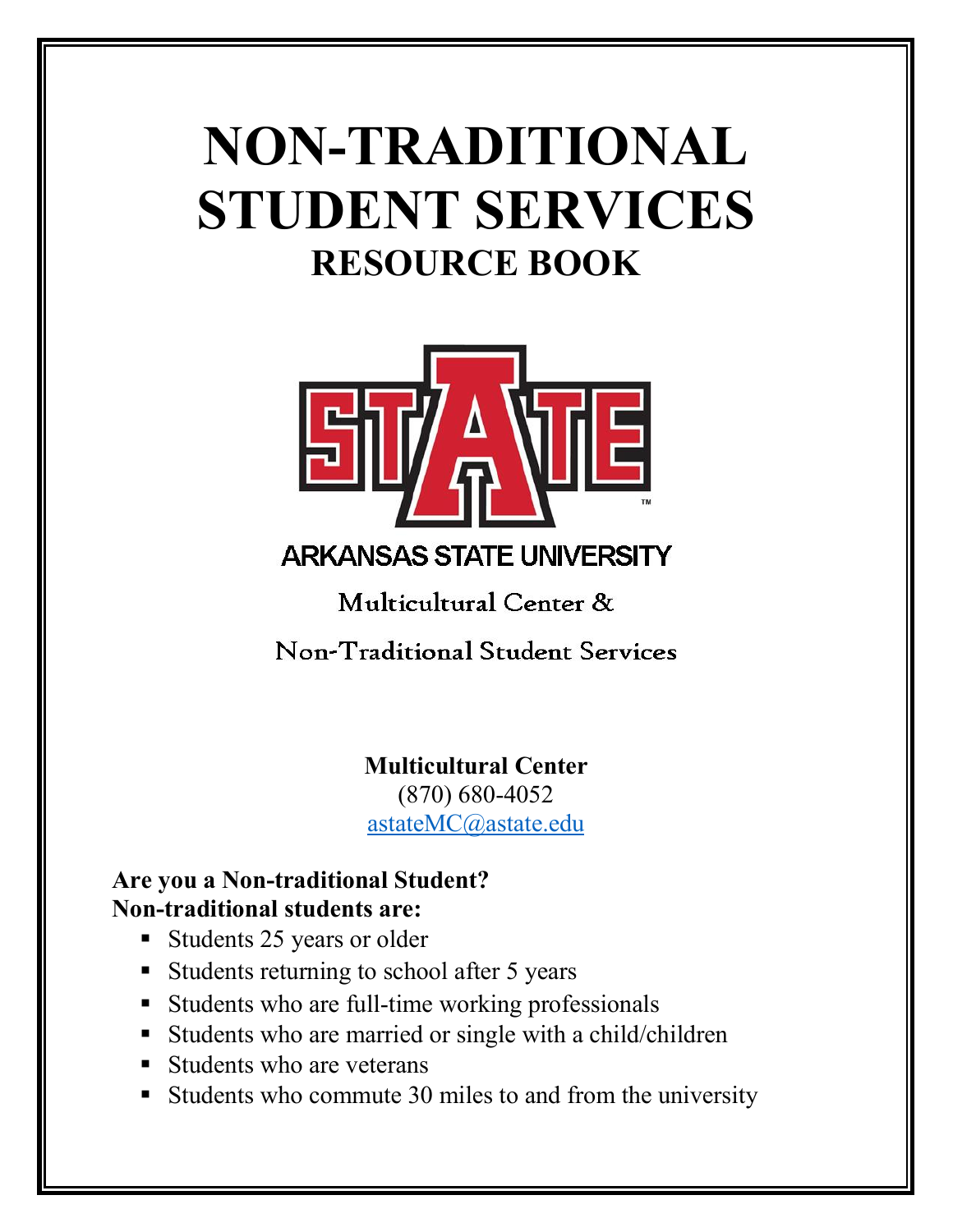## **CAMPUS CONNECTIONS**

### v **A-State Jonesboro Campus Bookstore**

**(870) 972-2058**

**Jeanie Pechilis (Jonesboro Bookstore Manager) https://www.bkstr.com/arkansasstatestore/home/en?**

The A-State Jonesboro campus bookstore provides students with textbook and coursework materials, digital books, book rentals, general books and A-State Jonesboro and NYIT-Jonesboro licensed apparel. The regular campus hours for the A-State Bookstore are 7:30 am-5:00pm Monday through Friday and closed on Saturday and Sunday.

#### v **A-State Student App**

Download the A-State Student App from Google Play or the App store on your mobile and tablet devices. The A-State App keeps you up-to-date with everything happening on and around the A-State Jonesboro Campus as well as keep up with assignments and other curriculum-based services.

#### v **Career Services**

#### **(870) 972-3025**

#### **Tiffany D. Johnson (Director of Career Services)**

**http://www.astate.edu/a/careers/index.dot**

The A-State Career Services Center is dedicated to helping students and alumni realize their career and life goals by providing quality services and programs.

## v **Childhood Services**

**(870) 972-3055** 

#### **http://www.astate.edu/a/childhood-services/**

The A-State Childhood Services is a community service outreach program of the College of Education. They provide both developmental resources for early educators and services for youth development.

### v **Counseling Services**

#### **(870) 972-2318**

#### **Dr. Phil Hestand**

#### **https://www.astate.edu/a/counseling-services/**

The A-State Jonesboro Counseling Services center's goal is to help students deal with personal concerns before they develop into serious issues. Students can come to Counseling Services where we specialize in helping students perform better academically, cope with their emotions, or be more effective in their relationships with others.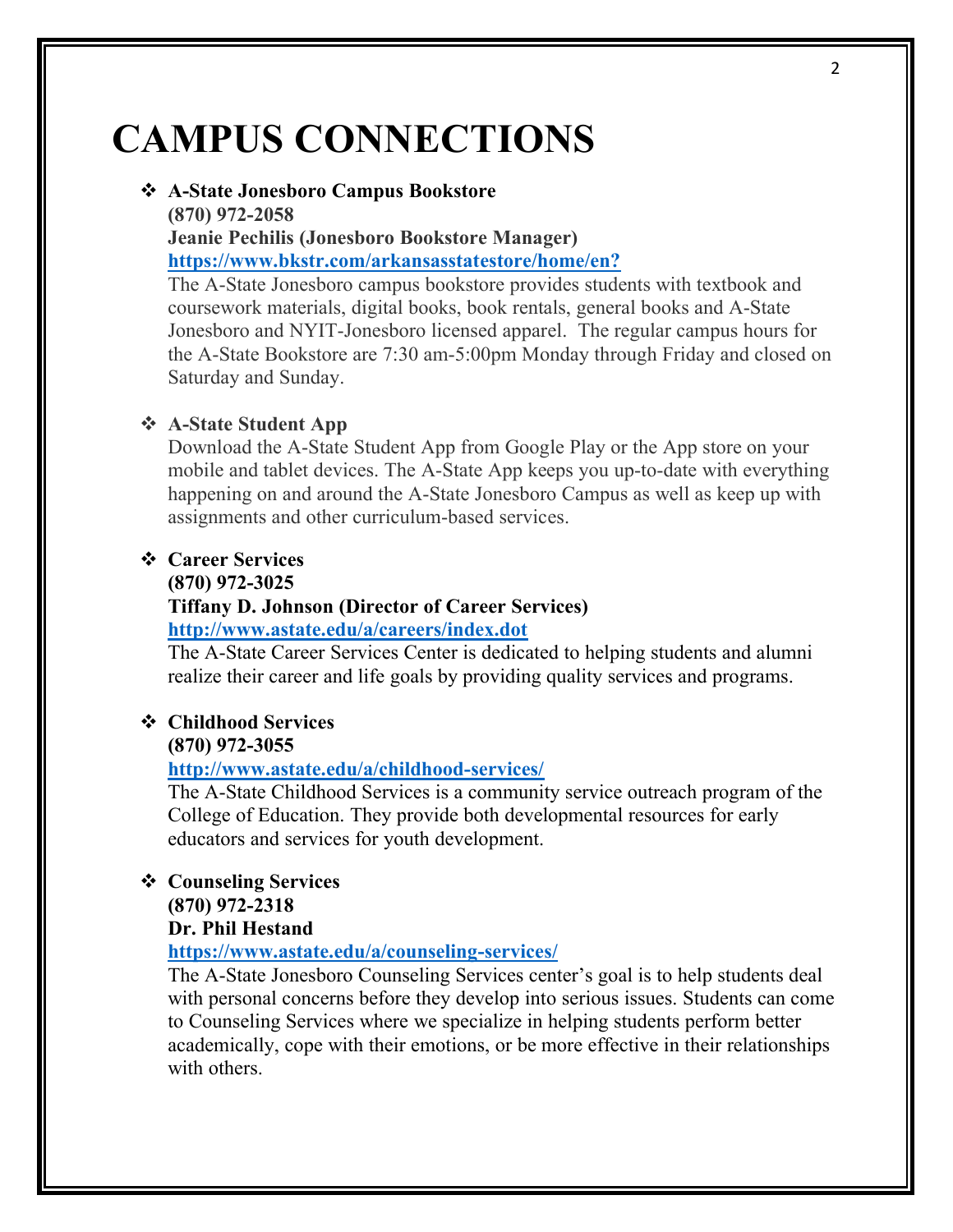#### v **Dining Services (870)972-2059 Dan McClain (General Manager) http://www.astate.edu/a/dining/**

Dining services provide affordable and convenient meal plans for commuter students and catering for A-State events. Commuter students, NYIT students, and those who live in Collegiate Park Apartments, Red Wolf Den Apartments, Park Place, The Circle and the Village have the option of purchasing a meal plan. All plans are available for these students; however, the Voluntary Meal Plans (VMPs) are available only to these students. There are also local restaurants and businesses that offer 10% off with the presence of your A-State i.d.

#### **VMP Options for 2018/2019**

- **Plan 1:** 80 Block Meals + \$125 Flex = \$685.00
- **Plan 2:** 50 Block Meals + \$200 Flex = \$575.00
- **Plan 3:** 25 Block Meals + \$200 Flex = \$390.00

#### v **Disability Services**

#### **(870) 972-3964**

#### **Dr. Jenifer Rice-Mason**

**http://www.astate.edu/a/disability/**

A-State Disability Services' focuses on facilitating opportunities to stimulate and create a barrier-free environment, eliminating academic, social, and physical obstacles which impede students' access to a higher education and success.

## v **Division of Diversity and Community Engagement (870) 972-3081**

#### **Chris Davis**

The Division of Diversity and Community Engagement at A-State seeks to provide opportunities for a richly diverse and inclusive environment on the campus that both inspires and produces leadership, knowledge and personal growth. The ultimate mission of the Division of Diversity and Community Engagement is the make A-State a campus that is inclusive to all constituents regardless of origin, religious affiliations, socioeconomic group, color or sexual orientation.

#### v **Financial Aid Services**

#### **(870) 972-2310**

#### **Terry Finney**

#### **http://www.astate.edu/a/finaid/**

The A-State Jonesboro Financial Aid office provides guidance and resources available to current students through the financial aid, scholarship, and grant process.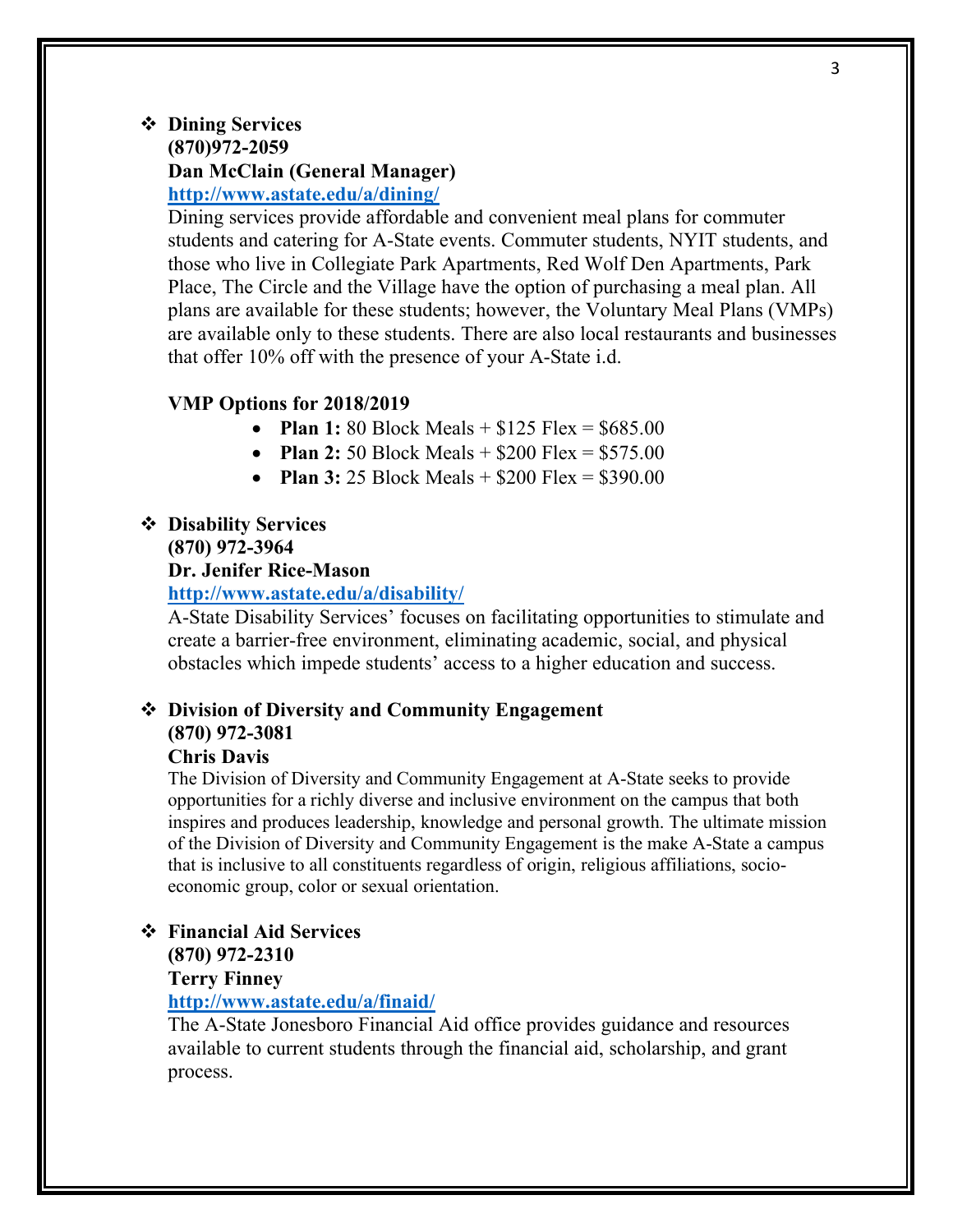#### v **Health Center**

#### **(870) 972-2054**

**Victoria Williams (Director of Student Health Center)**

**http://www.astate.edu/a/student-health-center/index.dot**

The Student Health Center has an array of medical services from treating minor illnesses & injuries to providing physical exams, immunizations, female exams (including pap smears), health education, and pre/post-test HIV Counseling (includes blood draw).

#### $\div$  **Residence Life**

### **(870) 972-2042**

#### **Patrick Dixon (Director for Residence Life)**

**http://www.astate.edu/a/residence-life/index.dot**

Residence Life provides a safe, diverse, and well-maintained environment that complements and supports the academic mission of the University. We create a dynamic living/learning experience that promotes and inspires individuals to become empowered community members.

### v **Information Technology Services (ITS) (870) 972-3033**

#### **Henry Torres, Chief Information Officer http://www.astate.edu/a/its/index.dot**

ITS provides general information regarding various application accounts (i.e.: Blackboard, Banner, E-Mail, Emergency Notifications). ITS has a list of software packages available for download or special pricing. We also provide various communication services offered to the University community (i.e.: Phones, Cellular, Long Distance, Network Lines)

#### v **Learning Commons**

#### **(870) 972-3451** and **(870) 972-2080**

**Kellie Listenbee (Director of Transition Studies)**

**https://www.astate.edu/college/university-college/the-learning-commons/**

The Learning Support Center is located on the first floor of Dean B. Ellis Library in Room 100. Enter through the Honors College/Learning Support Center entrance on the parking lot side of the library (across from the Education/Communications Building). The Learning Commons provides services with the Writing Center, STEM Lab, and Communication Center.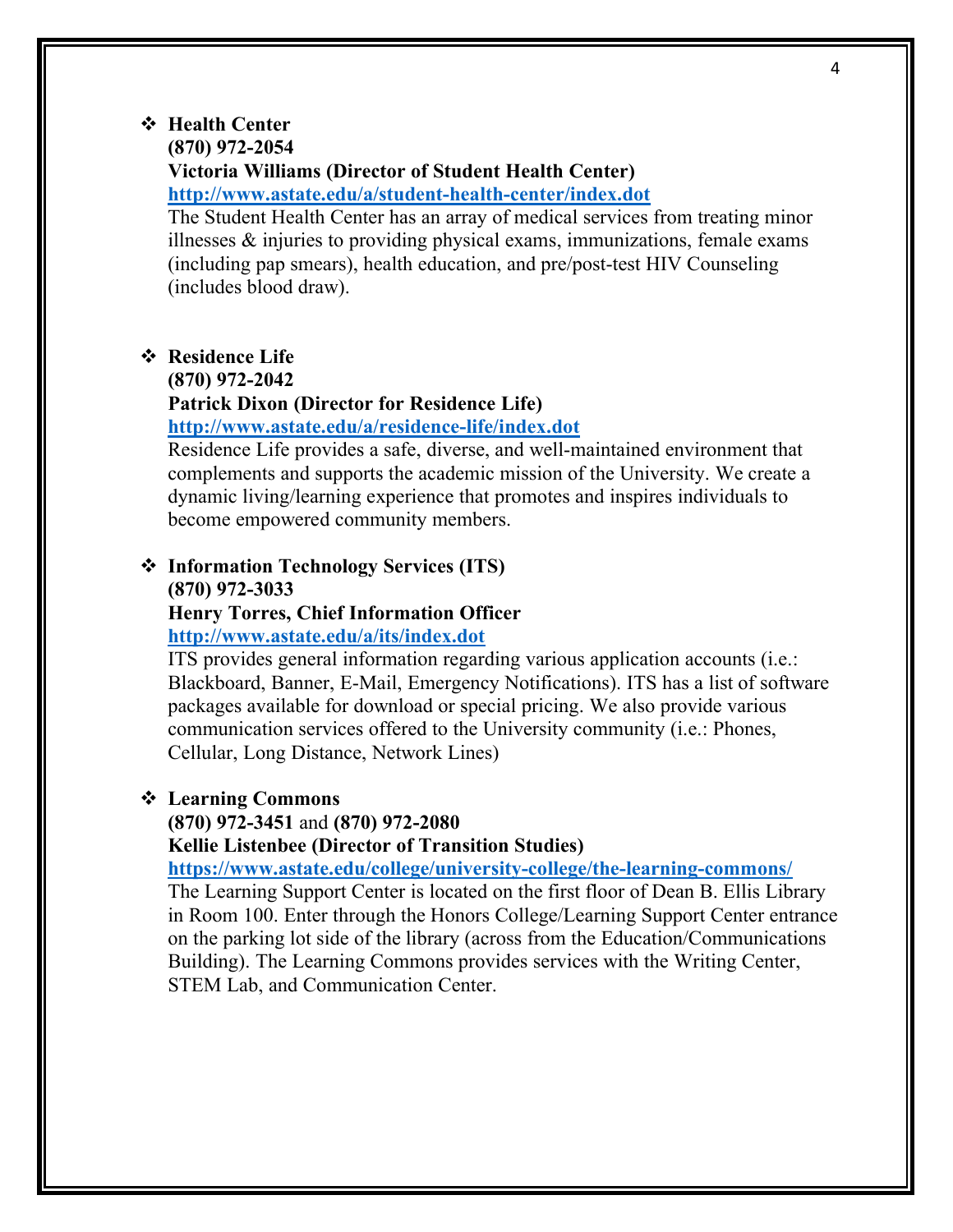#### v **A-State Dean B. Ellis Library (870) 972-3077**

#### **Jeff Bailey (Library Director)**

**http://www.astate.edu/a/library/index.dot**

A-State Dean B. Ellis Library is a teaching library that provides pertinent resources and information that enhance the universities and its student's pursuit towards learning and gaining knowledge. Hours vary per semester scheduling.

#### v **Mothering Room**

#### **Humanities and Social Sciences Building**

Location: Humanities and Social Sciences Room 4097. Please check out the key from the English, Philosophy and World Language office.

#### v **ASU Bradbury Museum**

**(870) 972-3687**

#### **Les Christensen (Director)**

**http://bradburyartmuseum.org**

The Museum holds significant historic, archaeological, and natural history collections hailing primarily from the state of Arkansas. The Museum also hosts hands-on children's exhibits.

#### v **A-State Jonesboro University Police (870) 972-2093**

#### **http://www.astate.edu/a/police/services/**

The A-State Jonesboro University Police provides a variety of services to ensure your safety and prevent crimes on campus from EAS alerts and Crime Prevention to other services that include Fingerprinting and vehicle unlocks/jump starts.

#### v **A-State Parking Services**

#### **(870) 972-2945**

### **Dr. David McKinney (Director of Parking Services)**

#### **http://www.astate.edu/a/parking/**

A-State Parking Services allows you to order parking permits online and provides general parking information for both on-campus students and commuter students on the A-State campus.

#### v **A-State Post Office (870) 932-7192**

#### **Post Office Hours:**

**Monday-Friday 8:00am-4:00pm Closed: Saturday-Sunday**

Provides post office boxes, money orders, and your general mailing needs.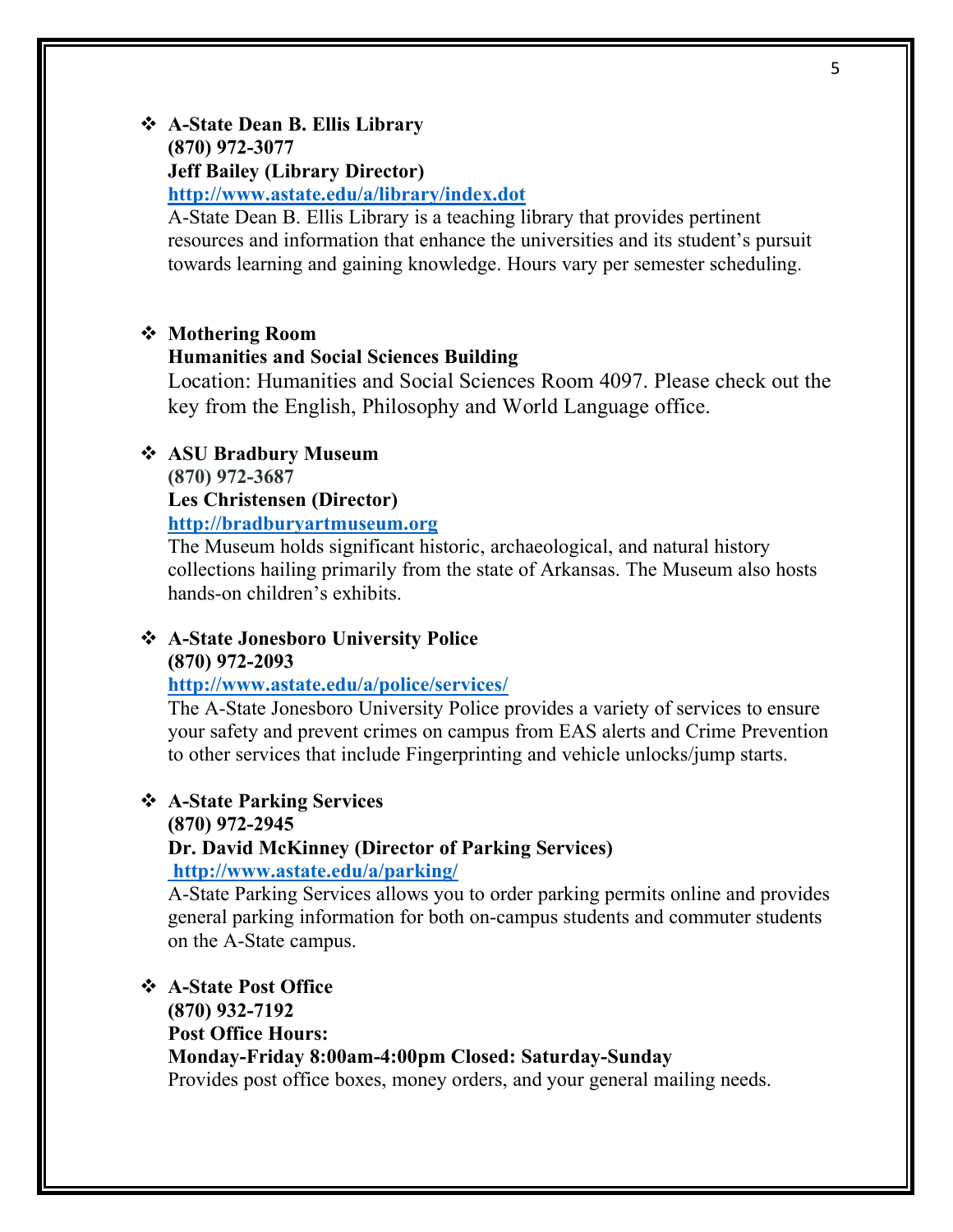#### v **Student Support Services (870) 972-2320 Jerrod Lockhart (Director of Student Support Services) http://www.astate.edu/college/university-college/student-support-**

**services/index.dot**

Student Support Services (SSS) is a comprehensive program designed to promote retention and academic success in college. SSS provides participants with academic and support services in a caring environment that seeks to ensure their successful completion of a baccalaureate degree at Arkansas State University. These services are FREE to participants and include tutoring, academic advising, counseling, mentoring, workshops, and cultural enrichment trips. To be considered for SSS you must meet eligibility requirements.

#### v **Wolf Recreation Center**

**Matt Huckaby (Executive Director of Student Wellness) (870) 972-3800** 

**https://www.astate.edu/a/campus-recreation/red-wolf-center/**

Fitness and wellness programs, Family Fun Nights where you can bring your children to participate in various events while you work out.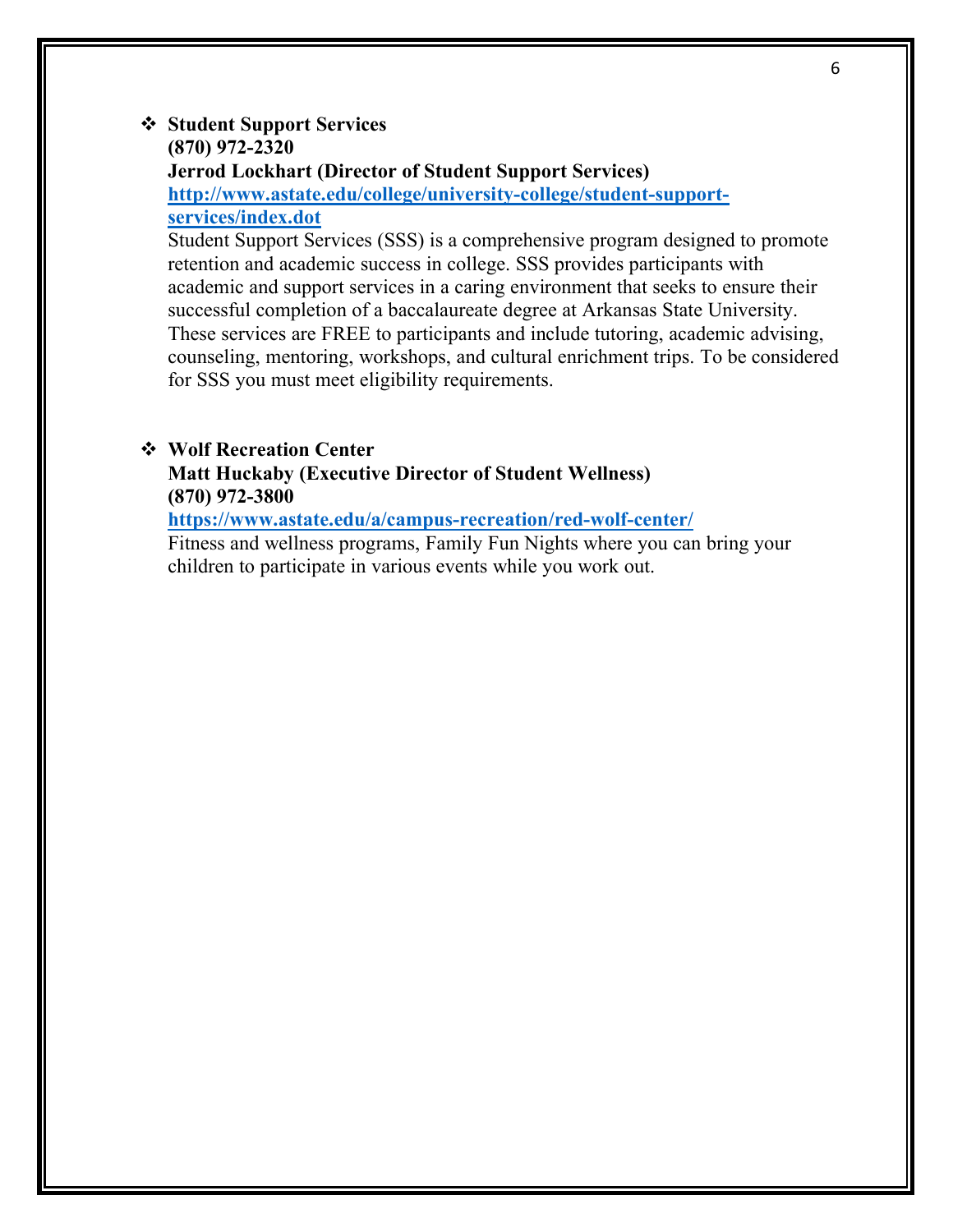## **COMMUNITY RESOURCES**

#### **Counseling and Family Therapy**

## v **Arkansas Counseling Association**

### **https://arcounseling.org/**

Arkansas Counseling Association (ArCA) is a non-profit organization. The makeup of membership includes professional and aspiring counselors with various specialties and interests. The organizational make-up of ArCA is broken into 5 divisions: Arkansas Association of Children and Adolescent Counseling Division (which was developed for school counselors), Arkansas Multicultural Division, Arkansas Licensed Counseling Association, Arkansas Counselor Educators and Supervisors, and Arkansas Lesbian Gay Bisexual and Transsexual Issues in Counseling Division.

#### v **Better Life Counseling Center (870) 935-4673**

#### **www.betterlife.org**

The Better Life Counseling Center of Jonesboro offers a variety of counseling and course training to help enrich and better of the lives of families and individuals in the Jonesboro area. They provide services such as pre-marital counseling, coparenting counseling, and employee assistance.

#### v **Families, Inc. Services (870) 933-6886**

#### **www.familiesinc.net**

The Families Inc, Services of Jonesboro presently serves both the Craighead and Poinsett county community. Some of the service available that they provide are qualified behavioral health provider intervention, psychological testing, screening and assessment and play therapy and school-based services.

#### **Community Services**

## v **Department of Human Services**

#### **(870) 972-1732**

#### **https://www.humanservices.arkansas.gov/**

The Department of Human Services provides various services that help the entire family. A sample of the services provided by the Department of Human Services organization are as follows: family services, children services (daycare, child abuse), senior citizens, disabled Services and health services (Medicaid).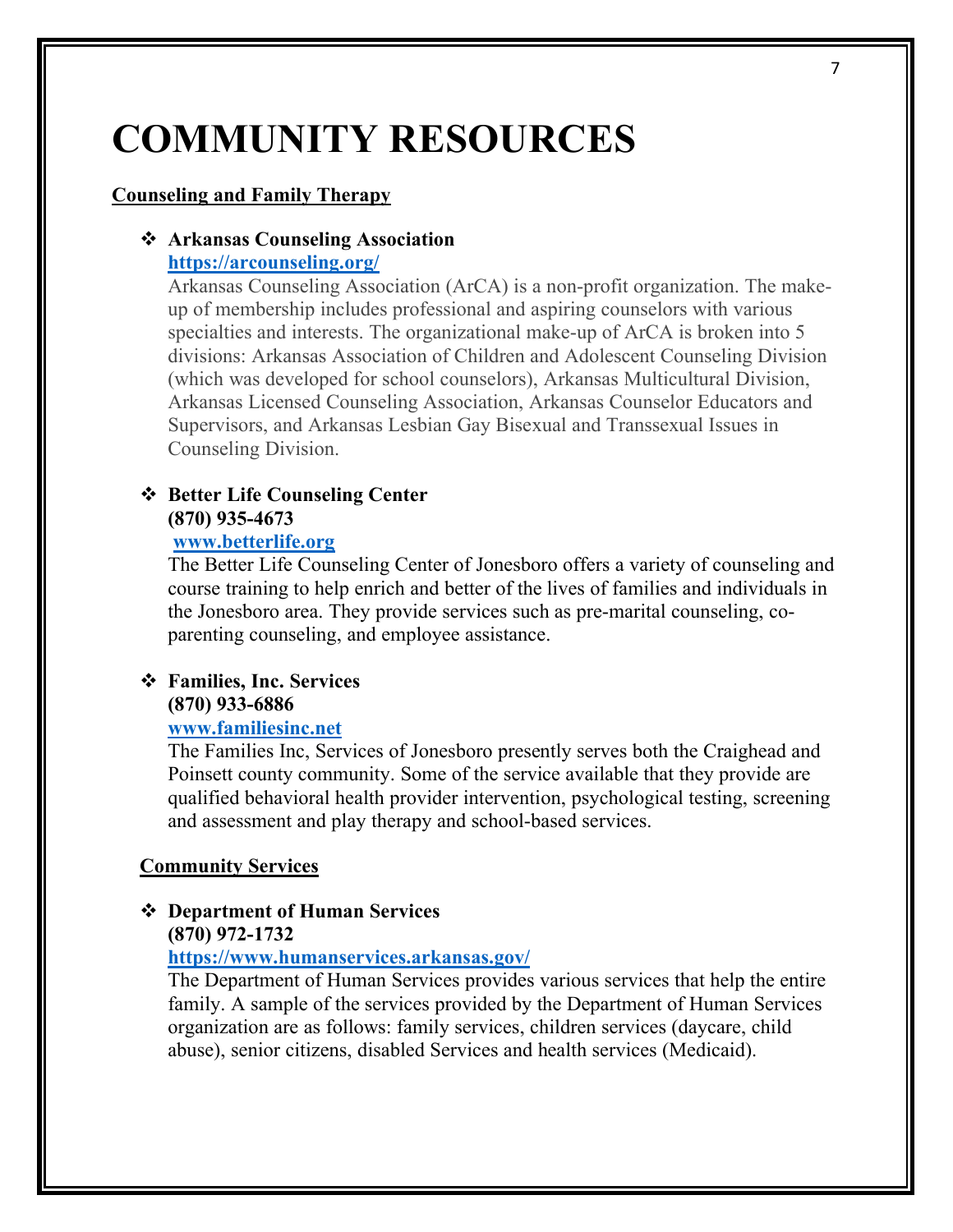#### v **El Centro Hispano (870) 931-1884**

#### **www.jhcsi.org**

El Centro Hispano of Jonesboro, AR presently serves the Latino community and all residents of the surrounding areas. They presently offer services such as health services, social services, and legal services to not only assist but enrich lives.

#### v **Food Banks of North East Arkansas**

**(870) 932-3663**

**www.foodbankofnea.org**

(See the listing of food pantry locations below for Jonesboro/Craighead County area)

v **A-State Campus Food Pantry (Students and Staff Only) 2907 East Johnson, Jonesboro, AR Phone: (870) 972-2055** Hours: Monday and Thursday 1pm-5pm

#### v **Brookland Baptist Church**

**200 North Oak, Brookland, AR Phone: (870) 932-0173** Hours:  $4^{th}$  Monday (10am-12pm)  $4^{th}$  Wednesday (5pm-7pm)

#### v **Brookland Church of Christ 9664 Hwy 49, Brookland, AR Phone: (870) 932-5307** Hours: 2nd Thursday (2pm-6pm)

v **Caraway Community of Christ (Blessing Box) 201 San Francisco Street, Caraway, AR Phone: (870) 482 3789** Hours: Wednesday (4pm-5pm) and 3rd Saturday (9am-11am)

**Caraway Senior Life Center 305 New York Avenue, Caraway, AR Phone: (870) 482-3348** Hours: 2nd Wednesday (1pm-2pm) CSFP and 3rd Wednesday (1pm-2pm) Regular Food Pantry

v **Deliverance Family Worship 406 Scott Street, Jonesboro, AR Phone: (870) 931-5453** Hours: Tuesday and Thursday 10 am-12 pm (call for appointment)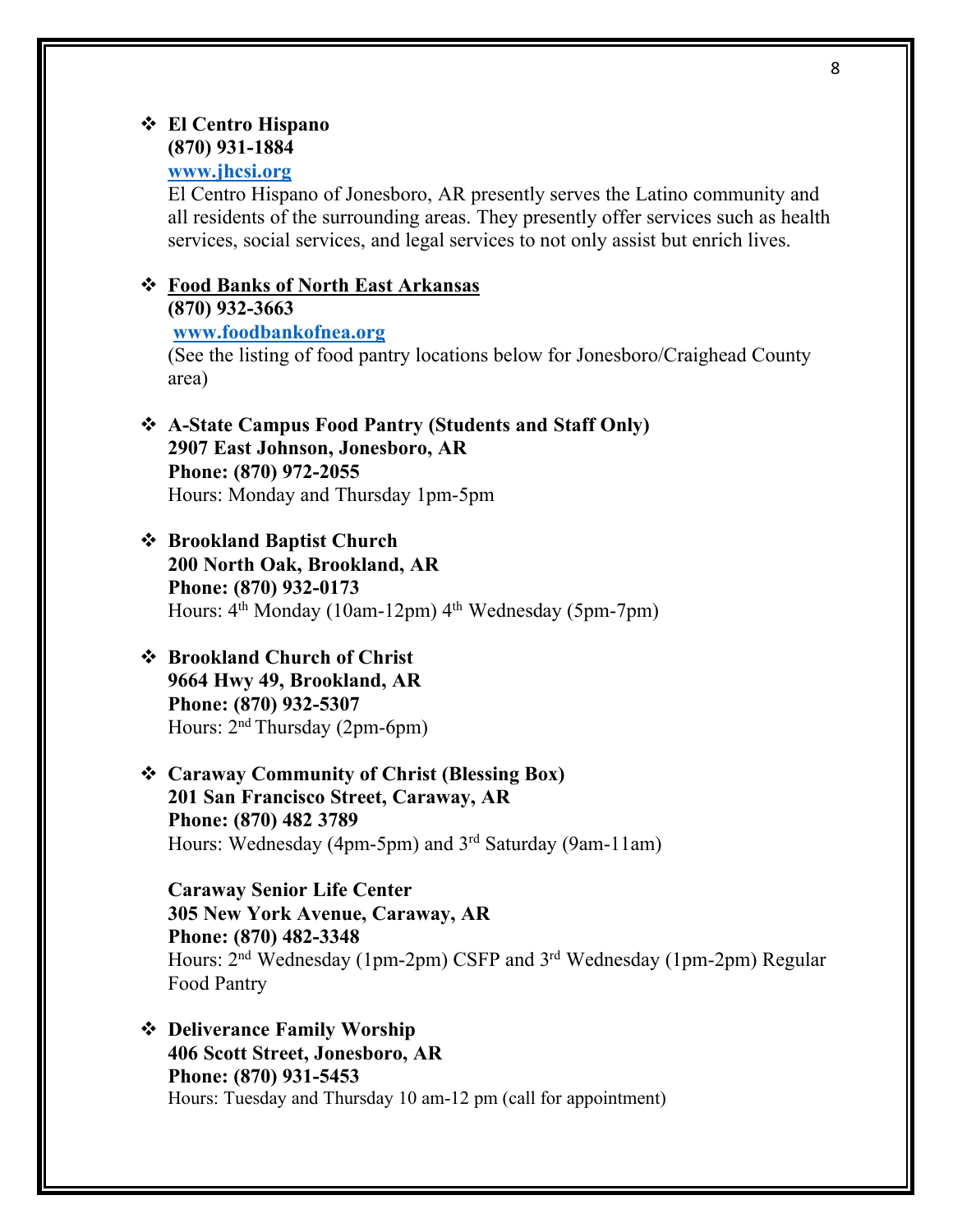- v **Helping Neighbors 900 West Huntington, Jonesboro, AR Phone: (870) 935-7298** Hours: Mon/Tues/Thurs/ (10 am-2 pm) Tuesday Evening (5pm-7pm) and Wednesday (12pm-2pm)
- v **Herman Missionary Baptist Church Hwy 91 West 79 CR 111, Bono, AR Phone: (870) 972-0400** Hours: Last Saturday of the Month (8am-12pm)
- v **Jonesboro First Baptist – Care Center 709 S. Union Street, Jonesboro, AR Phone: (870) 932-1872** Hours: Monday/Tues/Wed/Thurs (10 am-1 pm)
- v **Lake City First Baptist 700 4th Street, Lake City, AR Phone: (870) 237-9935** Hours: Wednesday (1:30pm-2:30pm) and Friday (10am-11am)
- v **Monette Senior Life Center 504 S. Williams Street, Monette, AR Phone: (870) 486-2480** Hours: 2nd Wednesday (9am-1pm) CSFP and 3rd Wednesday (9am-1pm) Regular Food Pantry
- v **New St. John Missionary Baptist Church 306 North Main Street, Jonesboro, AR Phone: (870) 919-5081** (Call to schedule appointment) **Phone: (870) 932-915** (Clothing Closet: Monday-Friday 10am-4pm by appointment only)
- v **Nettleton Baptist Church 7001 E. Johnson, Jonesboro, AR Phone: (870) 932-4960** Hours: 3rd Wednesday (1pm-3pm)
- v **Northpointe Church of Christ 500 Pepper Drive, Jonesboro, AR Phone: (870) 275-6427** Hours: Every 3rd Saturday (8am-11pm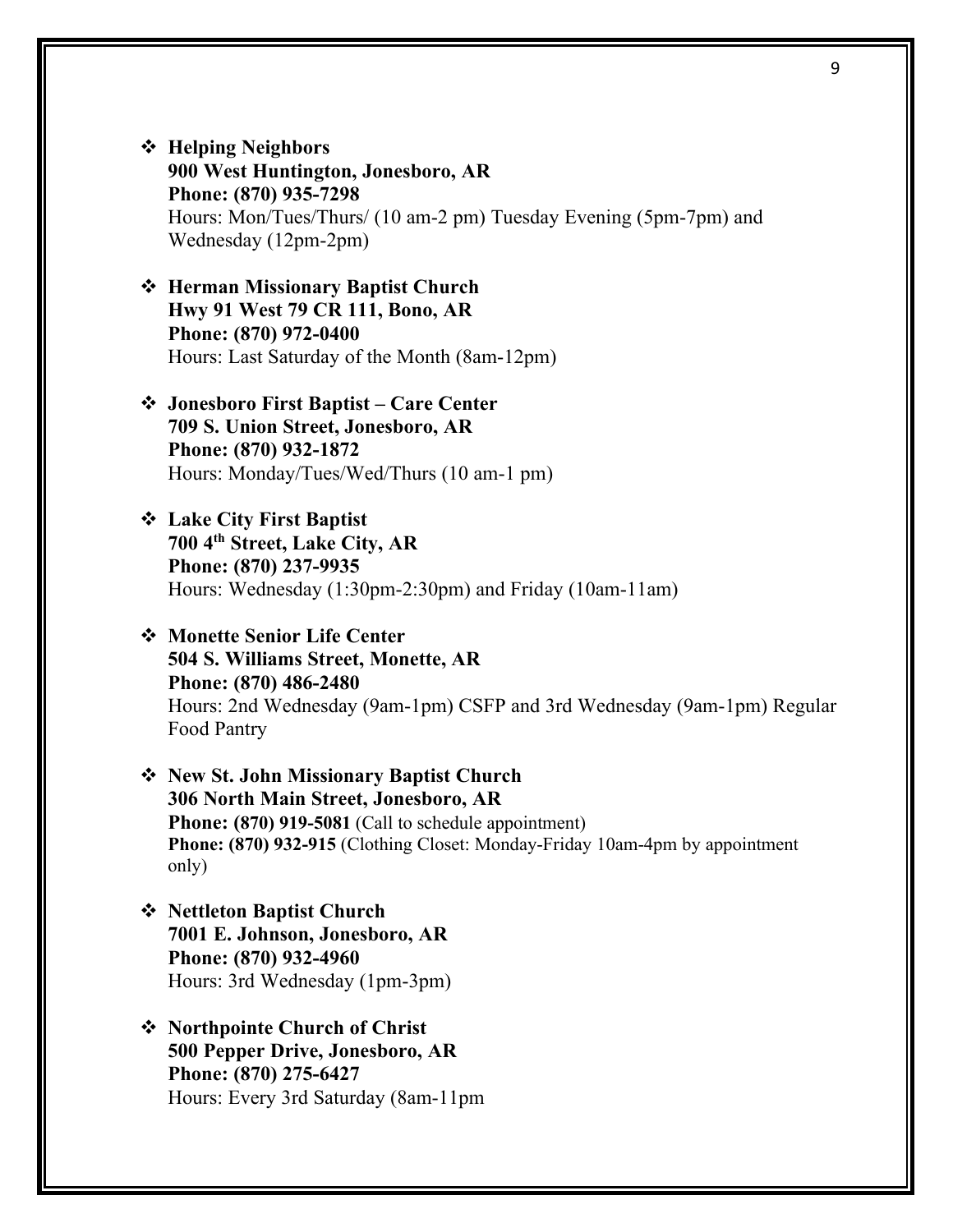- v **Provision 88 (Refuge Church of the Assemblies of God) 1404 Stone Street, Jonesboro, AR Phone: (870) 932-3914** Hours: Tuesday and Thursday (10 am-2:00 pm)
- v **Salvation Army 800 Cate Street, Jonesboro, AR Phone: (870) 932-3785** Hours: Pantry 9-2 on Tuesdays and Thursdays – Soup Kitchen Daily at 5 pm
- v **Southwest Church of Christ 1610 James Street, Jonesboro, AR Phone: (870) 932-9254** Hours: Monday and Thursday (10am –2pm)
- v **St. Bernard's Senior Life Center 700 E. Washington, Jonesboro, AR Phone: (870) 207-7611** Hours: 2nd Wednesday 9am-11am CSFP and 3rd Wednesday 9am-11am Regular Food pantry
- v **Temple Baptist Church 2834 Race Street, Jonesboro, AR Phone: (870) 935-7250** Hours: 2nd Friday (10am-2pm)
- v **Salvation Army 800 Cate Street, Jonesboro, AR Phone: (870) 932-3785** Hours: Pantry 9-2 on Tuesdays and Thursdays – Soup Kitchen Daily at 5 pm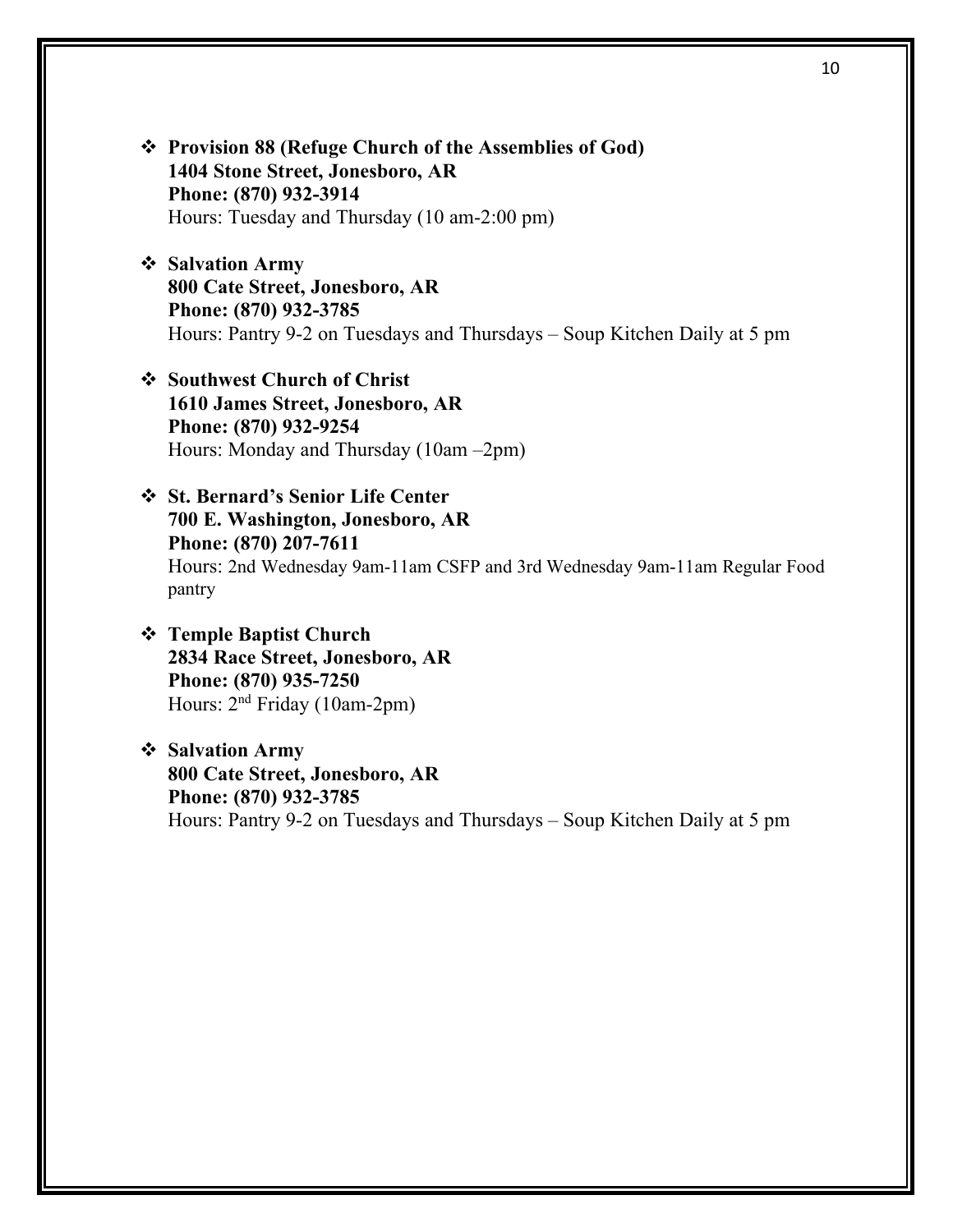## **CONVENIENCE STORES**

### v **Kroger**

- o **Kroger Marketplace**
- o **Sunday-Saturday: 6:00am-1:00am** (870) 972-9990 1725 S. Caraway Rd. Jonesboro, AR 72401

### v**Target**

- o **Target**
- o **Sunday-Thursday: 8:00am-10:00pm**
- o **Friday-Saturday: 8:00am-11:00pm** (870) 934-9661 3000 E. Highland Dr. Ste A Jonesboro, AR 72401

#### v **Walmart Neighborhood Markets**

- o **Neighborhood Market #6876**
- o **Open until 12am**  (870) 203-7018 3319 Harrisburg Rd. Jonesboro, AR 72404
- o **Neighborhood Market #6943**
- o **Open until 12am** (870) 203-7009 2811 Creek Dr. Jonesboro, AR 72401

#### v **Walmart Superstores**

- o **Supercenter #128**
- o **Open 24 Hours** (870) 972-6350 1911 W. Parker Rd. Jonesboro, AR 72404
- o **Supercenter #45**

## o **Open 24 Hours**

(870) 931-5001 1815 E. Highland Dr. Jonesboro, AR 72401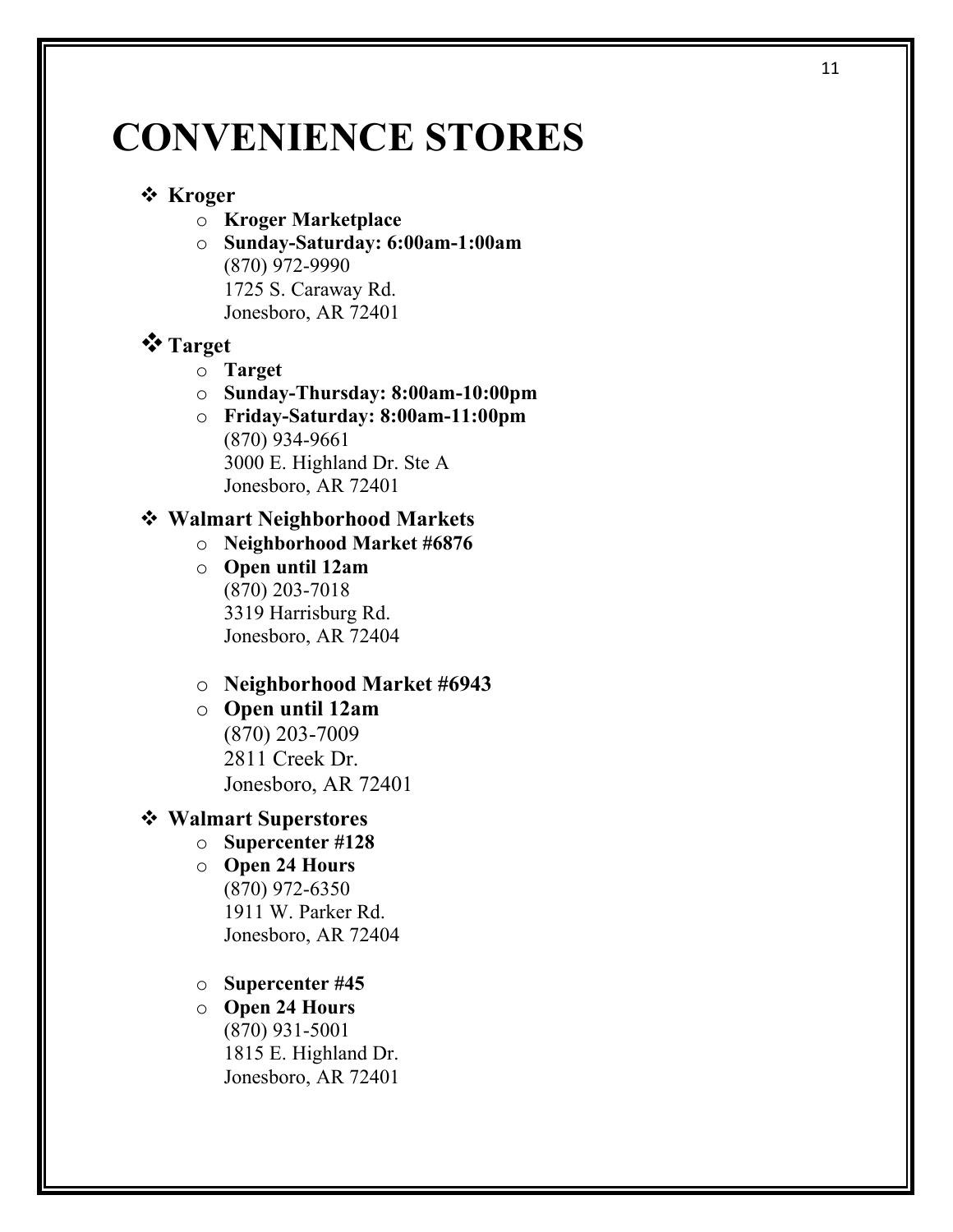## **HOUSING & UTILITY ASSISTANCE RESOURCES**

v **Crowley Ridge Development Council (870) 802-7100 2401 Fox Meadow Lane, P.O. Box 16720 Jonesboro, AR 72403 www.crdcnea.org**

The Crowley Ridge Development Council offers the following services to help serve the community and the local economic impact: housing, weatherization utility assistance, food pantry, Substance Abuse Treatment, Energy Conservation training, Household budgeting training and USDA Child Care Food program.

#### v **Jonesboro Urban Renewal and Housing Authority (870) 935-9800**

#### **www.jurha.org**

The Jonesboro Urban Renewal and Housing Authority offer services with rental assistance, utilities, and family self-sufficiency programs.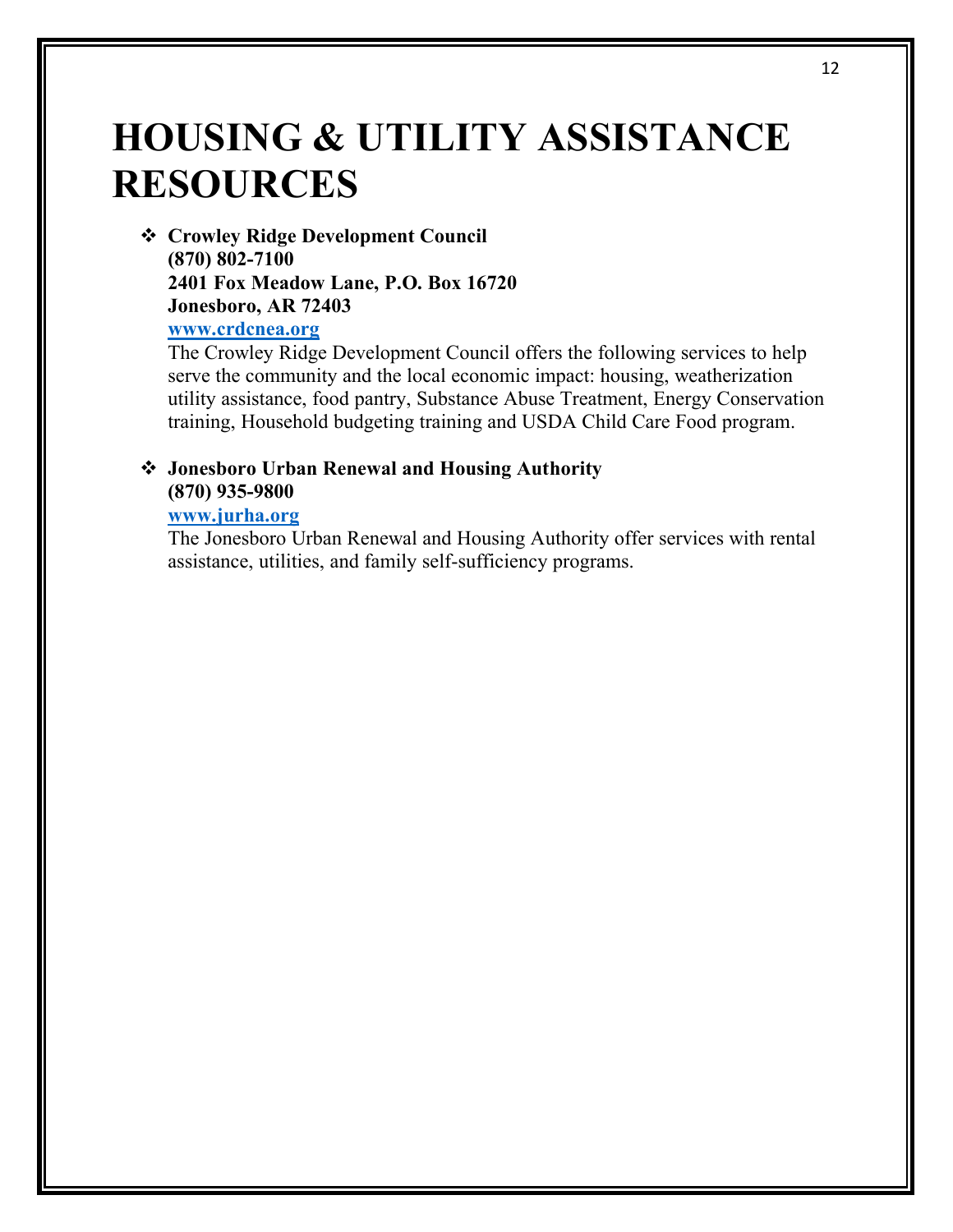## **PREGNANCY PROGRAMS**

v **Options Pregnancy Resource Center (870) 932-6644 910 South Main Street Jonesboro, AR 72401 www.jonesboroprc.com**

### **Monday-Friday: 10am-4pm**

Free and confidential pregnancy center offering information that is factual about the different options available for expectant mothers and fathers.

#### v **PACES, Inc.**

**(870) 932-1166 2913 King Street Suite 1 Jonesboro, AR 72401**

A non-profit organization that helps parents raise healthy children, provides young mothers with case management, provides peer-led parent education and offers support groups.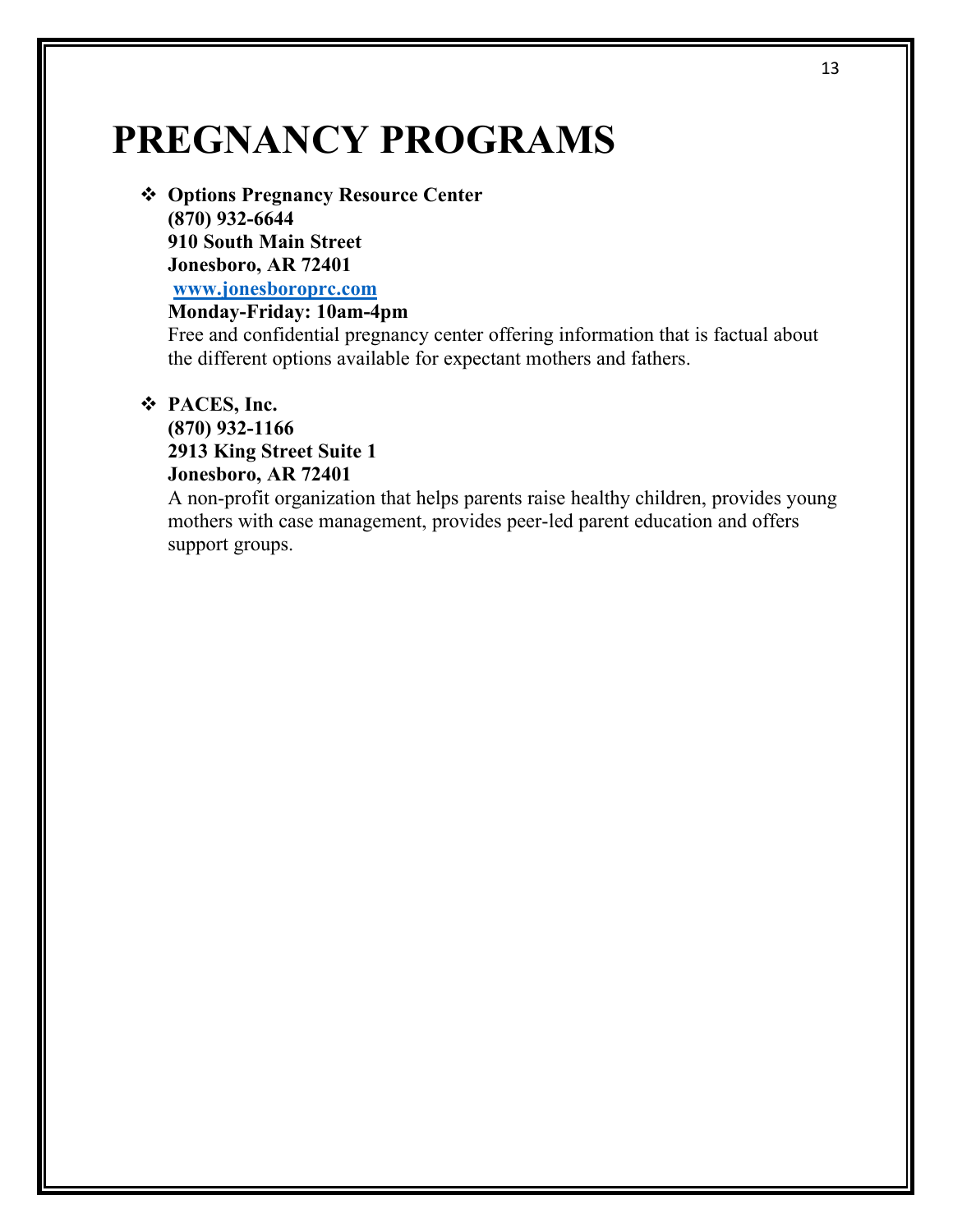## **RECREATION**

v **Family Fun Central http://www.familyfuncentral.com/ (870) 972-0400** 2700 Phillips Dr. Jonesboro, AR 72401

#### v **Hijinks Family Entertainment Center https://www.hijinx4fun.com/ (870) 972-5270** 3102 Shelby Dr. Jonesboro, AR 72404

#### v **Malco Hollywood Cinema**

**https://www.malco.com/cinema\_shows\_new.php?theatre\_pick=16 (870) 910-5000** 2407 E. Parker Rd. Jonesboro, AR 72404

#### v **Pinot's Palette**

**https://www.pinotspalette.com/jonesboro** (870) 520-6221 2617 E. Nettleton Ave Jonesboro, AR 72401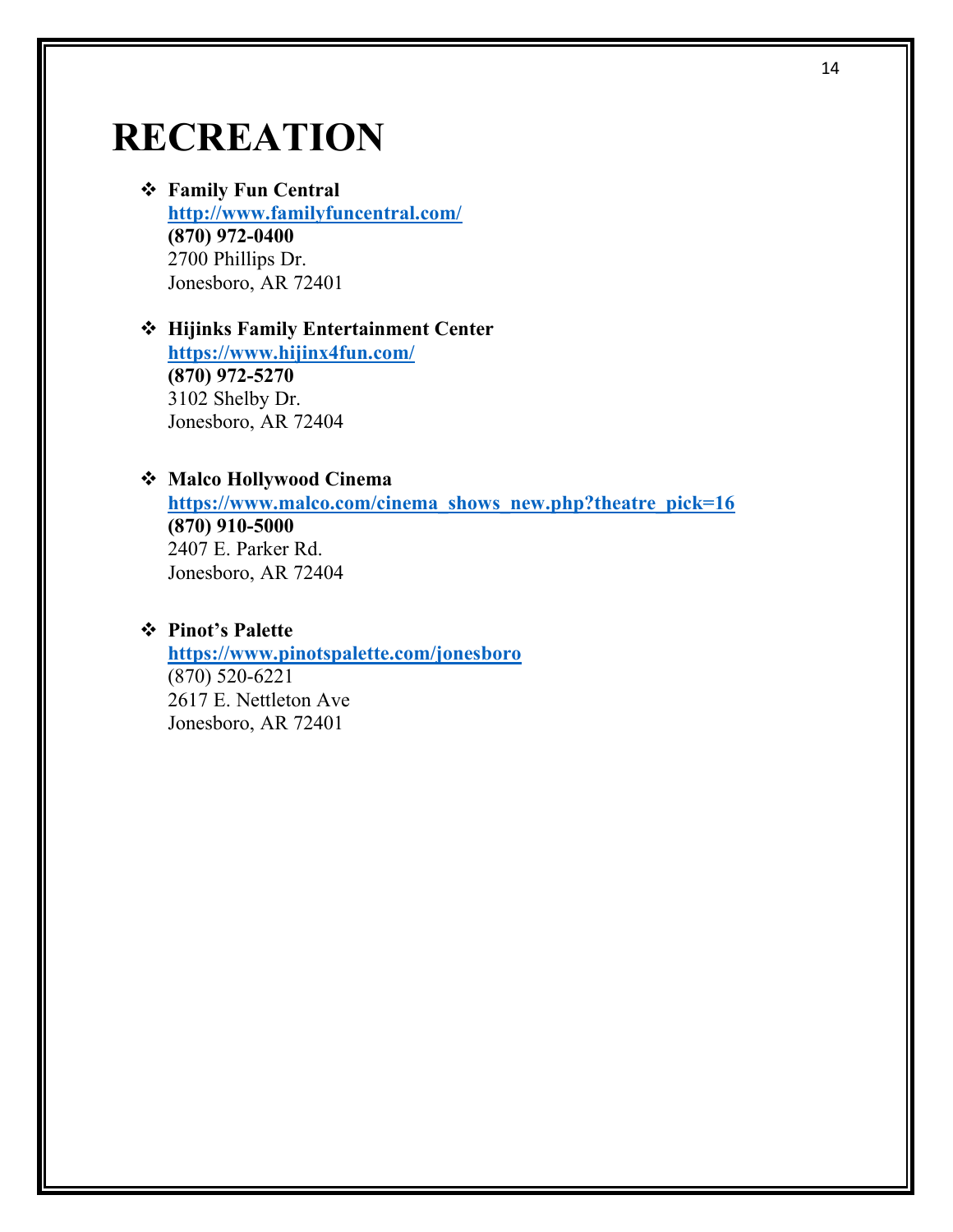## **TRANSPORTATION SERVICES**

- v **City Cab Company (870) 972-9722**  Transportation around the Jonesboro area
- v **Craighead Cabs (870) 932-8294** Transportation around the Jonesboro area
- v **JETS (870) 935-5387 http://www.jonesboro.org/281/JET** Transportation around the Jonesboro area
- v **VeoRide**
	- **www.veoride.com**

Transportation around the Jonesboro area and campus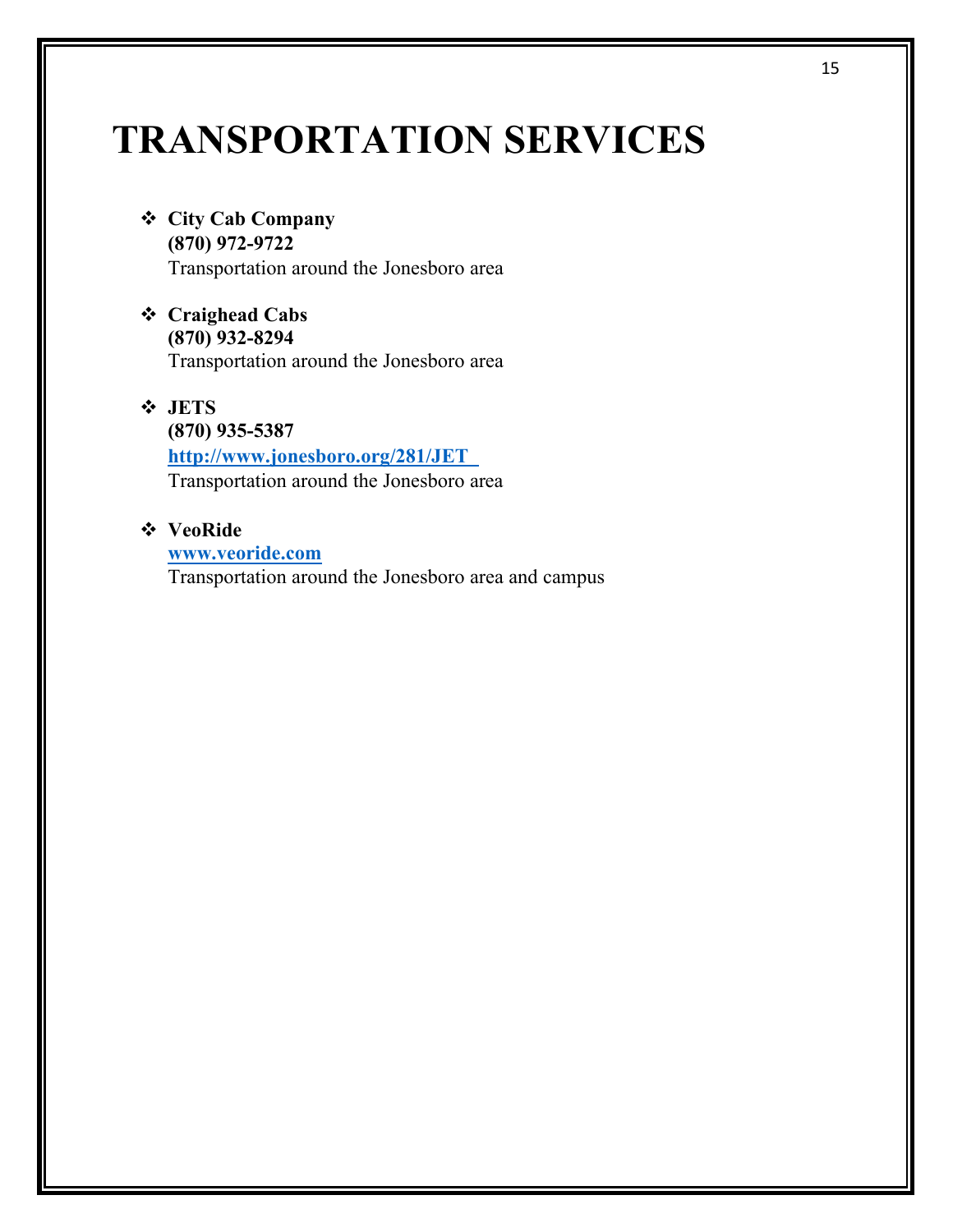## **VETERANS RESOURCES**

#### v **Arkansas Departments of Veterans Affairs Vermalene Smith (870) 933-4598 (County Veteran Service Officer)**

**Mark Frank (870) 933-5085 (District Veteran Service Officer)**

**www.veterans.arkansas.gov/**

The Arkansas Department of Veteran Affairs offers veterans with various benefits and services, health and well-being resources as well as provide burial and memorial resources.

### v **Beck Pride Center (870) 972-2624 Lynda Nash (Director)**

 **https://www.astate.edu/a/beck-pride-center/**

 The A-State Beck PRIDE Center is focused on personal rehabilitation, individual development and education and social services for veterans and their dependents.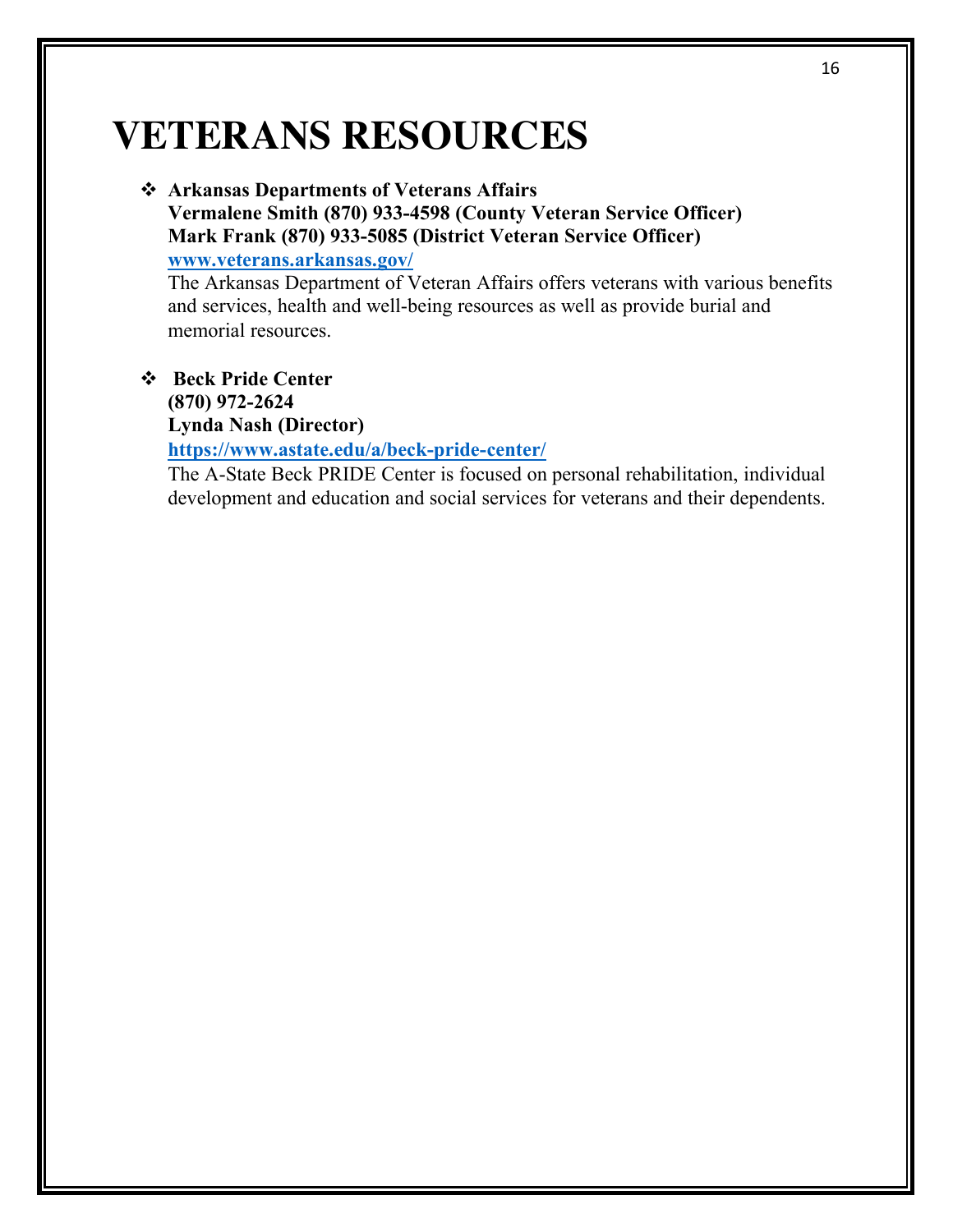## **WORK & CAREER ASSISTANCE**

#### v **Arkansas Department of Workforce Services (870) 935-5594**

**https://www.dws.arkansas.gov/ and https://www.arjoblink.arkansas.gov/ada/r/**

The Arkansas Department of Workforce Services Center in Jonesboro provides unemployment services, job search and placement services and other job resource services for residents located in the Craighead County area.

#### v **Arkansas Department of Career Education (870) 972-0025**

#### **https://arcareereducation.org/**

The Arkansas Department of Career Education provides residents of Arkansas and regional locations with help in adult education, rehabilitation services, career and technical and education and assistance with office skills development. get back those with disabilities into the workforce

#### v **People Source Staffing Professionals (870) 336-7800**

**http://www.peoplesourceok.com/ or** 

**https://www.facebook.com/peoplesourceok/**

People Source Staffing Professionals works to empower their communities and people with providing places for people to work and assists employers with proper staffing services.